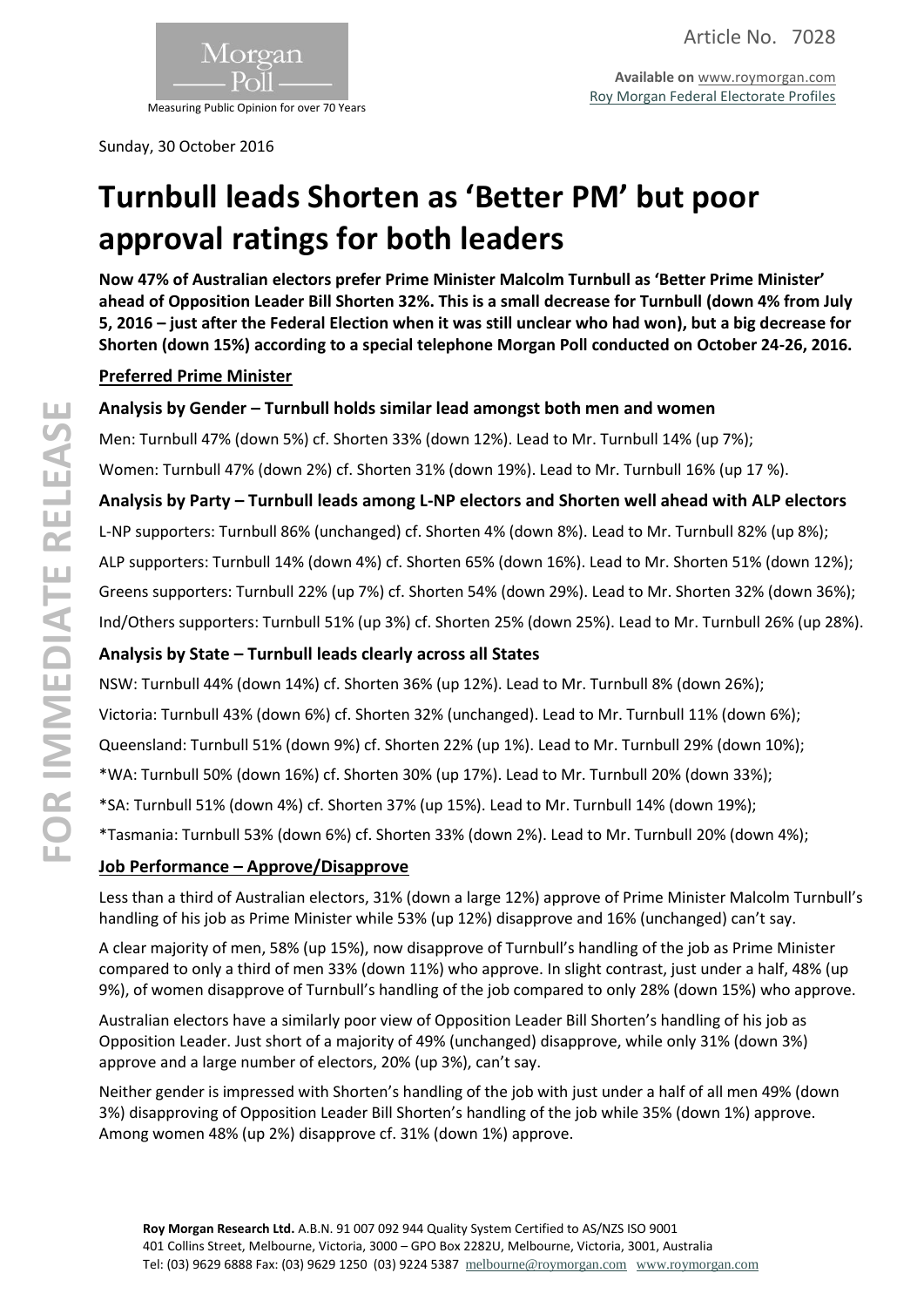#### **Gary Morgan says:**

*"Today's special telephone Morgan Poll reveals bad news for both political leaders in Australia. While Malcolm Turnbull is clearly preferred over Bill Shorten as Prime Minister (47% cf. 32%), both leaders have lost support. Malcolm Turnbull is down 4% and Bill Shorten is down 15%.*

*"Moreover, both leaders have more detractors than approvers among the Australian electorate – a clear majority 53% (up 12%) of electors disapprove of Prime Minister Malcolm Turnbull's handling of his job compared to only 31% (down 12%) who approve while nearly half of Australian electors, 49% (unchanged) disapprove of Opposition Leader Bill Shorten's handling of his job. In short – Australians aren't impressed with either Turnbull or Shorten.*

*"Poll watchers will remember th[e special snap SMS Morgan Poll](http://www.roymorgan.com/findings/6888-turnbull-ahead-shorten-better-pm-no-way-back-for-former-pm-tony-abbott-201607051743) taken only days after the Federal Election showed Shorten with a huge increase in support following a much better than expected performance by the ALP. Shorten's behaviour in the immediate aftermath of the election was likened by many to a 'victory lap' - although Shorten was forced to concede the ALP had lost the Federal Election more than a week after Australians voted.*

*"Although Shorten's performance in the days after the election drew a large degree of mirth from many keen to point out that despite appearances Shorten had in fact lost the Federal Election – it did serve an important purpose for Shorten. The premature 'victory lap' did prevent the mandatory leadership challenge against a party leader who loses an election. Fellow ALP leadership aspirants Tanya Plibersek and Anthony Albanese were both pressured to announce their support for Shorten rather than challenge the incumbent as they had a right to.*

*"This last point is important – another special Morgan Poll released today shows that Deputy ALP Leader Tanya Plibersek (25%) and Shadow Minister for Infrastructure and Transport Anthony Albanese (24%) are both clearly preferred by Australian electors to lead the ALP over the incumbent Shorten (14%).*

*"The results for preferred Coalition Leader are also discouraging for Prime Minister Turnbull. Deputy Liberal Leader Julie Bishop (34%) has overtaken Turnbull (25%) as Australian electors' choice to lead the Coalition and both are well ahead of former Prime Minister Tony Abbott (14%) – click here for more details of preferred ALP & Coalition leaders."*

This special telephone Morgan Poll was conducted over three nights last week, October 24-26, 2016, with an Australia-wide cross section of 552 electors. *\*Sample sizes of under 50 electors in WA, SA & Tasmania should be treated with caution.*

*Visit the Roy Morgan Online Store to browse our* [Voter Profiles](http://www.roymorganonlinestore.com/Browse/Australia/Economic,-Political-and-Social/Federal-Electorates.aspx) *by electorate, detailed* [Voting](http://www.roymorganonlinestore.com/Browse/Australia/Economic,-Political-and-Social/Federal-Voting-Intention-Reports.aspx)  [Intention Demographics Reports](http://www.roymorganonlinestore.com/Browse/Australia/Economic,-Political-and-Social/Federal-Voting-Intention-Reports.aspx) *and* [Most important Political Issue Reports](http://www.roymorganonlinestore.com/Browse/Australia/Economic,-Political-and-Social/Most-Important-Political-Issue-Reports.aspx) *(all 150 electorates ranked by an issue).*

#### **For further information:**

| <b>Contact</b>  | <b>Office</b>   | <b>Mobile</b>   |
|-----------------|-----------------|-----------------|
| Gary Morgan:    | +61 3 9224 5213 | +61 411 129 094 |
| Michele Levine: | +61 3 9224 5215 | +61 411 129 093 |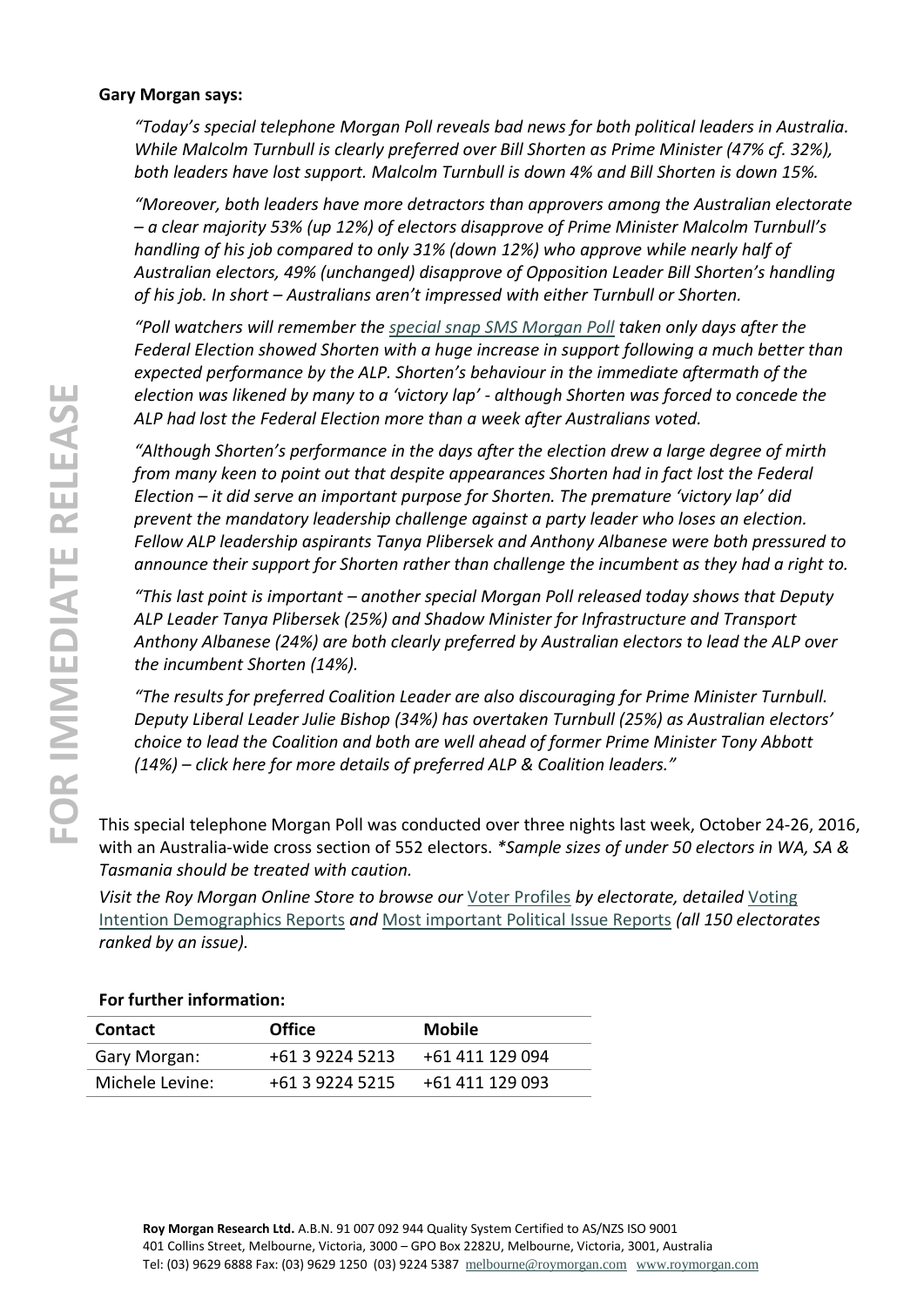#### **Better Prime Minister: Turnbull v Shorten**

Electors were asked: *"Thinking of Mr. Malcolm Turnbull and Mr. Bill Shorten. In your opinion, who would make the better Prime Minister – Mr. Turnbull or Mr. Shorten?"*

|                                          | <b>Prime Minister Tony Abbott</b><br>v Bill Shorten |                  |                |                          | <b>Prime Minister Malcolm Turnbull</b><br>v Bill Shorten |                  |                  |                         |                         |
|------------------------------------------|-----------------------------------------------------|------------------|----------------|--------------------------|----------------------------------------------------------|------------------|------------------|-------------------------|-------------------------|
|                                          | Oct<br>2014<br>%                                    | Jan<br>2015<br>% | Apr<br>%       | July  <br>2015 2015<br>% | Sep 15,<br>$2015*$<br>%                                  | Oct<br>2015<br>% | May<br>2016<br>% | July 5,<br>2016 **<br>% | Oct 24-26,<br>2016<br>% |
| <b>Prime Minister</b><br>Abbott/Turnbull | 44                                                  | 41               | 44             | 42                       | 70                                                       | 76               | 57               | 51                      | 47                      |
| <b>Shorten</b>                           | 37                                                  | 43               | 39             | 41                       | 24                                                       | 14               | 24               | 47                      | 32                      |
| Abbott/Turnbull lead                     | 7                                                   | <u>(2)</u>       | $\overline{5}$ | $\overline{\mathbf{1}}$  | $\frac{46}{1}$                                           | 62               | <u>33</u>        | $\overline{4}$          | 15                      |
| Neither / Can't say                      | 19                                                  | 16               | 17             | 17                       | 6                                                        | 10               | 19               | 2                       | 21                      |
| <b>TOTAL</b>                             | 100                                                 | 100              | 100            | 100                      | 100                                                      | 100              | 100              | 100                     | 100                     |

*\*The first special Snap SMS Morgan Poll was conducted on Tuesday September 15, 2015 – the day Malcolm Turnbull was sworn in as Australia's 29th Prime Minister replacing former Prime Minister Tony Abbott, while the second special Snap SMS Morgan Poll was conducted immediately after the close 2016 Federal Election.*

|                      | <b>Analysis by Federal Voting Intention</b><br>Electors 18+ |           |            |        |                       |      |       |  |  |
|----------------------|-------------------------------------------------------------|-----------|------------|--------|-----------------------|------|-------|--|--|
|                      | Oct 24-26,                                                  | L-NP      | <b>ALP</b> | Greens | One                   | Ind/ | Can't |  |  |
|                      | 2016                                                        |           |            |        | <b>Nation# Others</b> |      | say#  |  |  |
|                      | %                                                           | %         | %          | %      | %                     | %    | %     |  |  |
| Turnbull             | 47                                                          | 86        | 14         | 22     | 33                    | 51   | 13    |  |  |
| Shorten              | 32                                                          | 4         | 65         | 54     | 15                    | 25   | 27    |  |  |
| <b>Turnbull lead</b> | <u>15</u>                                                   | <u>82</u> | (51)       | (32)   | <u>18</u>             | 26   | (14)  |  |  |
| Neither/Can't say    | 21                                                          | 10        | 21         | 24     | 52                    | 24   | 60    |  |  |
| TOTAL                | 100                                                         | 100       | 100        | 100    | 100                   | 100  | 100   |  |  |

*#Sample sizes less than 50 should be treated with caution.*

|                      | Electors 18+ | <b>Analysis by Sex &amp; Age</b> |                     |      |                |           |            |           |
|----------------------|--------------|----------------------------------|---------------------|------|----------------|-----------|------------|-----------|
|                      | Oct 24-26,   | Men                              | Women 18-24# 25-34# |      |                | 35-49     | 50-64      | $65+$     |
|                      | 2016         |                                  |                     |      |                |           |            |           |
|                      | %            | %                                | %                   | %    | %              | ℅         | %          | %         |
| Turnbull             | 47           | 47                               | 47                  | 34   | 34             | 58        | 39         | 55        |
| Shorten              | 32           | 33                               | 31                  | 48   | 30             | 24        | 45         | 21        |
| <b>Turnbull lead</b> | 15           | <u> 14</u>                       | $\underline{16}$    | (14) | $\overline{4}$ | <u>34</u> | <u>(6)</u> | <u>34</u> |
| Neither/Can't say    | 21           | 20                               | 22                  | 18   | 36             | 18        | 16         | 24        |
| ΤΟΤΑL                | 100          | 100                              | 100                 | 100  | 100            | 100       | 100        | 100       |

*#Sample sizes less than 50 should be treated with caution.*

|                      | Electors 18+       | <b>Analysis by Regions &amp; States</b> |                                 |                 |     |            |     |            |      |
|----------------------|--------------------|-----------------------------------------|---------------------------------|-----------------|-----|------------|-----|------------|------|
|                      | Oct 24-26,<br>2016 | Country                                 | <b>Capital</b><br><b>Cities</b> | <b>NSW</b>      | VIC | <u>QLD</u> | WA# | SA#        | TAS# |
|                      | %                  | %                                       | %                               | %               | %   | %          | %   | %          | %    |
| Turnbull             | 47                 | 48                                      | 46                              | 44              | 43  | 51         | 50  | 51         | 53   |
| Shorten              | 32                 | 29                                      | 34                              | 36              | 32  | 22         | 30  | 37         | 33   |
| <b>Turnbull lead</b> | <u>15</u>          | <u>19</u>                               | <u>12</u>                       | $\underline{8}$ | 11  | 29         | 20  | <u> 14</u> | 20   |
| Neither/Can't say    | 21                 | 23                                      | 20                              | 20              | 25  | 27         | 20  | 12         | 14   |
| <b>TOTAL</b>         | 100                | 100                                     | 100                             | 100             | 100 | 100        | 100 | 100        | 100  |

*#Sample sizes less than 50 should be treated with caution.*

**Roy Morgan Research Ltd.** A.B.N. 91 007 092 944 Quality System Certified to AS/NZS ISO 9001 401 Collins Street, Melbourne, Victoria, 3000 – GPO Box 2282U, Melbourne, Victoria, 3001, Australia Tel: (03) 9629 6888 Fax: (03) 9629 1250 (03) 9224 5387 [melbourne@roymorgan.com](mailto:melbourne@roymorgan.com) [www.roymorgan.com](http://www.roymorgan.com/)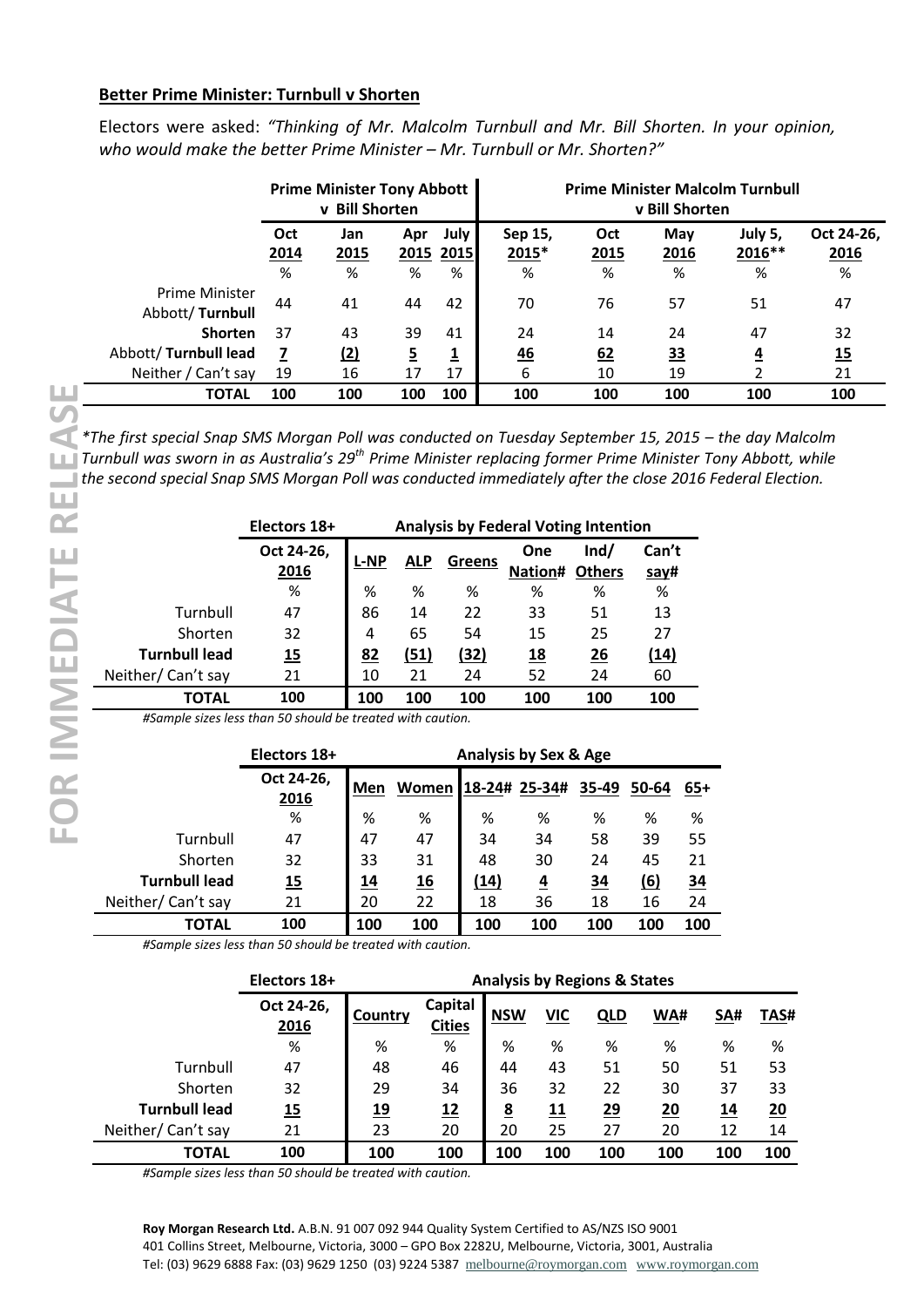## **Prime Minister: Malcolm Turnbull**

Electors were asked: *"Do you APPROVE or DISAPPROVE of the way Mr. Turnbull is handling his job as Prime Minister?"*

|                                | <b>PM Rudd</b> |                                                          |      | <b>Prime Minister Tony Abbott</b> |      | <b>PM Malcolm Turnbull</b> |                |            |  |
|--------------------------------|----------------|----------------------------------------------------------|------|-----------------------------------|------|----------------------------|----------------|------------|--|
|                                | June 4-6,      | Sep 30-Oct 2,<br>July 20-22,<br>Jan 12-13,<br>Apr 21-23, |      |                                   |      | Oct 20-22,                 | May 4-5,       | Oct 24-26, |  |
|                                | 2014           | 2014                                                     | 2015 | 2015                              | 2015 | 2015                       | 2016           | 2016       |  |
|                                | %              | %                                                        | %    | %                                 | %    | %                          | %              | %          |  |
| Approve                        | 34             | 44                                                       | 37   | 37                                | 34   | 66                         | 43             | 31         |  |
| Disapprove                     | 59             | 47                                                       | 52   | 53                                | 59   | 16                         | 41             | 53         |  |
| Approve -<br><b>Disapprove</b> | (25)           | $\overline{(3)}$                                         | (15) | (16)                              | (25) | 50                         | $\overline{2}$ | (22)       |  |
| Can't say                      | 7              | 9                                                        | 11   | 10                                | 7    | 18                         | 16             | 16         |  |
| <b>TOTAL</b>                   | 100            | 100                                                      | 100  | 100                               | 100  | 100                        | 100            | 100        |  |

|                                | Electors 18+                                                    | <b>Analysis by Federal Voting Intention</b> |            |        |                |                       |               |  |  |  |
|--------------------------------|-----------------------------------------------------------------|---------------------------------------------|------------|--------|----------------|-----------------------|---------------|--|--|--|
|                                | Oct 24-26,<br>2016                                              | <b>L-NP</b>                                 | <b>ALP</b> | Greens | One<br>Nation# | Ind/<br><b>Others</b> | Can't<br>say# |  |  |  |
|                                | %                                                               | %                                           | %          | %      | %              | %                     | %             |  |  |  |
| Approve                        | 31                                                              | 55                                          | 16         | 4      | 7              | 30                    | 18            |  |  |  |
| Disapprove                     | 53                                                              | 27                                          | 70         | 71     | 79             | 57                    | 59            |  |  |  |
| Approve -<br><b>Disapprove</b> | (22)                                                            | 28                                          | (54)       | (67)   | (72)           | (27)                  | (41)          |  |  |  |
| Can't say                      | 16                                                              | 18                                          | 14         | 25     | 14             | 13                    | 23            |  |  |  |
| <b>TOTAL</b>                   | 100                                                             | 100                                         | 100        | 100    | 100            | 100                   | 100           |  |  |  |
|                                | $\#$ Cample sizes less than 50 should be treated with equipment |                                             |            |        |                |                       |               |  |  |  |

*#Sample sizes less than 50 should be treated with caution.*

|                                | Electors 18+       | <b>Analysis by Sex &amp; Age</b> |             |               |      |       |       |       |  |  |
|--------------------------------|--------------------|----------------------------------|-------------|---------------|------|-------|-------|-------|--|--|
|                                | Oct 24-26,<br>2016 | Men                              | Women I     | 18-24# 25-34# |      | 35-49 | 50-64 | $65+$ |  |  |
|                                | %                  | %                                | %           | %             | %    | %     | %     | %     |  |  |
| Approve                        | 31                 | 33                               | 28          | 21            | 21   | 37    | 28    | 35    |  |  |
| Disapprove                     | 53                 | 58                               | 48          | 50            | 50   | 47    | 61    | 52    |  |  |
| Approve -<br><b>Disapprove</b> | (22)               | (25)                             | <u>(20)</u> | (29)          | (29) | (10)  | (33)  | (17)  |  |  |
| Can't say                      | 16                 | 9                                | 24          | 29            | 29   | 16    | 11    | 13    |  |  |
| TOTAL                          | 100                | 100                              | 100         | 100           | 100  | 100   | 100   | 100   |  |  |

*#Sample sizes less than 50 should be treated with caution.*

|                                | Electors 18+       | <b>Analysis by Regions &amp; States</b> |                          |            |            |            |     |            |      |
|--------------------------------|--------------------|-----------------------------------------|--------------------------|------------|------------|------------|-----|------------|------|
|                                | Oct 24-26,<br>2016 | Country                                 | Capital<br><b>Cities</b> | <b>NSW</b> | <b>VIC</b> | <u>QLD</u> | WA# | SA#        | TAS# |
|                                | %                  | %                                       | %                        | %          | %          | %          | %   | %          | %    |
| Approve                        | 31                 | 29                                      | 32                       | 24         | 27         | 36         | 40  | 40         | 39   |
| Disapprove                     | 53                 | 54                                      | 52                       | 62         | 52         | 42         | 41  | 43         | 61   |
| Approve -<br><b>Disapprove</b> | (22)               | (25)                                    | <u>(20)</u>              | (38)       | (25)       | <u>(6)</u> | (1) | <u>(3)</u> | (22) |
| Can't say                      | 16                 | 17                                      | 16                       | 14         | 21         | 22         | 19  | 17         |      |
| TOTAL                          | 100                | 100                                     | 100                      | 100        | 100        | 100        | 100 | 100        | 100  |

*#Sample sizes less than 50 should be treated with caution.*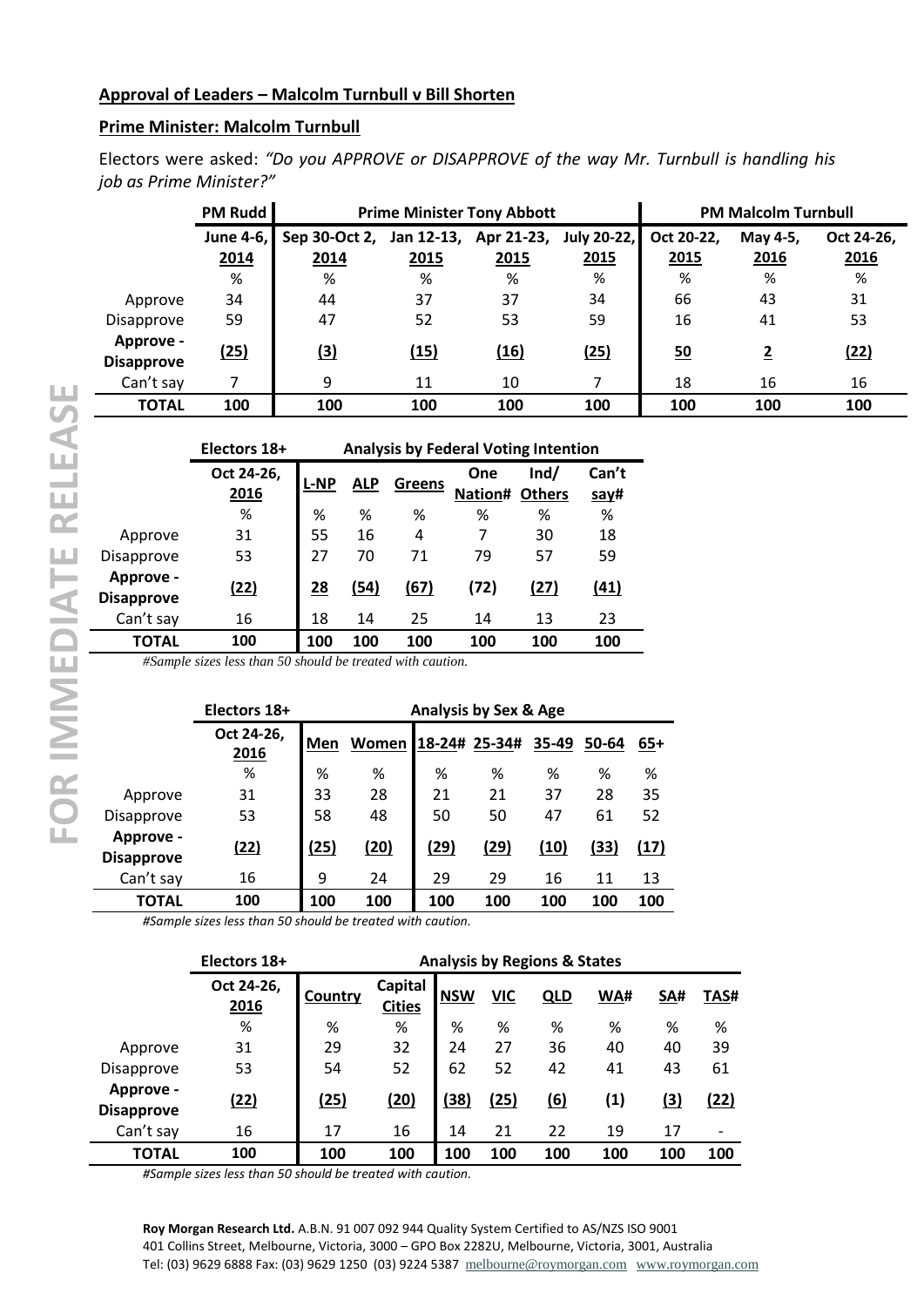## **Opposition Leader: Bill Shorten**

Electors were asked: *"Do you APPROVE or DISAPPROVE of the way Mr. Shorten is handling his job as Leader of the Opposition?"*

|                                | <b>Bill Shorten as Opposition Leader</b> |                                     |            |      |                        |      |          |            |  |  |  |  |
|--------------------------------|------------------------------------------|-------------------------------------|------------|------|------------------------|------|----------|------------|--|--|--|--|
|                                | June 4-6.                                | Sep 30-Oct 2, Jan 12-13, Apr 21-23, |            |      | July 20-22, Oct 20-22, |      | May 4-5, | Oct 24-26, |  |  |  |  |
|                                | 2014                                     | 2014                                | 2015       | 2015 | 2015                   | 2015 | 2016     | 2016       |  |  |  |  |
|                                | %                                        | %                                   | %          | %    | %                      | %    | %        | %          |  |  |  |  |
| Approve                        | 35                                       | 37                                  | 37         | 34   | 24                     | 25   | 34       | 31         |  |  |  |  |
| <b>Disapprove</b>              | 45                                       | 42                                  | 40         | 48   | 60                     | 62   | 49       | 49         |  |  |  |  |
| Approve -<br><b>Disapprove</b> | (10)                                     | (5)                                 | <u>(3)</u> | (14) | (36)                   | (37) | (15)     | (18)       |  |  |  |  |
| Can't say                      | 20                                       | 21                                  | 23         | 18   | 16                     | 13   | 17       | 20         |  |  |  |  |
| <b>TOTAL</b>                   | 100                                      | 100                                 | 100        | 100  | 100                    | 100  | 100      | 100        |  |  |  |  |

|                                | Electors 18+        | <b>Analysis by Federal Voting Intention</b> |            |               |                |                       |               |  |  |  |
|--------------------------------|---------------------|---------------------------------------------|------------|---------------|----------------|-----------------------|---------------|--|--|--|
|                                | Oct 24-26,<br>2016  | <b>L-NP</b>                                 | <b>ALP</b> | <b>Greens</b> | One<br>Nation# | Ind/<br><b>Others</b> | Can't<br>say# |  |  |  |
|                                | %                   | %                                           | %          | ℅             | %              | ℅                     | %             |  |  |  |
| Approve                        | 31                  | 22                                          | 55         | 29            | 13             | 17                    | 17            |  |  |  |
| Disapprove                     | 49                  | 68                                          | 22         | 31            | 70             | 71                    | 25            |  |  |  |
| Approve -<br><b>Disapprove</b> | (18)                | (46)                                        | <u>33</u>  | (2)           | (57)           | (54)                  | (8)           |  |  |  |
| Can't say                      | 20                  | 10                                          | 23         | 40            | 17             | 12                    | 58            |  |  |  |
| <b>TOTAL</b>                   | 100                 | 100                                         | 100        | 100           | 100            | 100                   | 100           |  |  |  |
|                                | .<br>$\sim$<br>-- - | .                                           |            |               |                |                       |               |  |  |  |

*#Sample sizes less than 50 should be treated with caution.*

|                                | Electors 18+       | <b>Analysis by Sex &amp; Age</b> |             |            |        |       |       |       |  |
|--------------------------------|--------------------|----------------------------------|-------------|------------|--------|-------|-------|-------|--|
|                                | Oct 24-26,<br>2016 | Men                              | Women       | 18-24#     | 25-34# | 35-49 | 50-64 | $65+$ |  |
|                                | %                  | %                                | %           | %          | %      | %     | %     | %     |  |
| Approve                        | 31                 | 35                               | 28          | 40         | 17     | 32    | 35    | 31    |  |
| Disapprove                     | 49                 | 49                               | 48          | 21         | 60     | 43    | 45    | 63    |  |
| Approve -<br><b>Disapprove</b> | (18)               | <u>(14)</u>                      | <u>(20)</u> | <u> 19</u> | (43)   | (11)  | (10)  | (32)  |  |
| Can't say                      | 20                 | 16                               | 24          | 39         | 23     | 25    | 20    | 6     |  |
| TOTAL                          | 100                | 100                              | 100         | 100        | 100    | 100   | 100   | 100   |  |

*#Sample sizes less than 50 should be treated with caution.*

|                                | Electors 18+       | <b>Analysis by Regions &amp; States</b> |                          |            |            |            |      |           |      |
|--------------------------------|--------------------|-----------------------------------------|--------------------------|------------|------------|------------|------|-----------|------|
|                                | Oct 24-26,<br>2016 | Country                                 | Capital<br><b>Cities</b> | <b>NSW</b> | <b>VIC</b> | <u>QLD</u> | WA#  | SA#       | TAS# |
|                                | %                  | %                                       | %                        | %          | %          | %          | %    | %         | %    |
| Approve                        | 31                 | 26                                      | 35                       | 38         | 29         | 23         | 28   | 53        | 24   |
| Disapprove                     | 49                 | 56                                      | 44                       | 44         | 50         | 53         | 48   | 41        | 57   |
| Approve -<br><b>Disapprove</b> | (18)               | (30)                                    | <u>(9)</u>               | (6)        | (21)       | (30)       | (20) | <u>12</u> | (33) |
| Can't say                      | 20                 | 18                                      | 21                       | 18         | 21         | 24         | 24   | 6         | 19   |
| TOTAL                          | 100                | 100                                     | 100                      | 100        | 100        | 100        | 100  | 100       | 100  |

*#Sample sizes less than 50 should be treated with caution.*